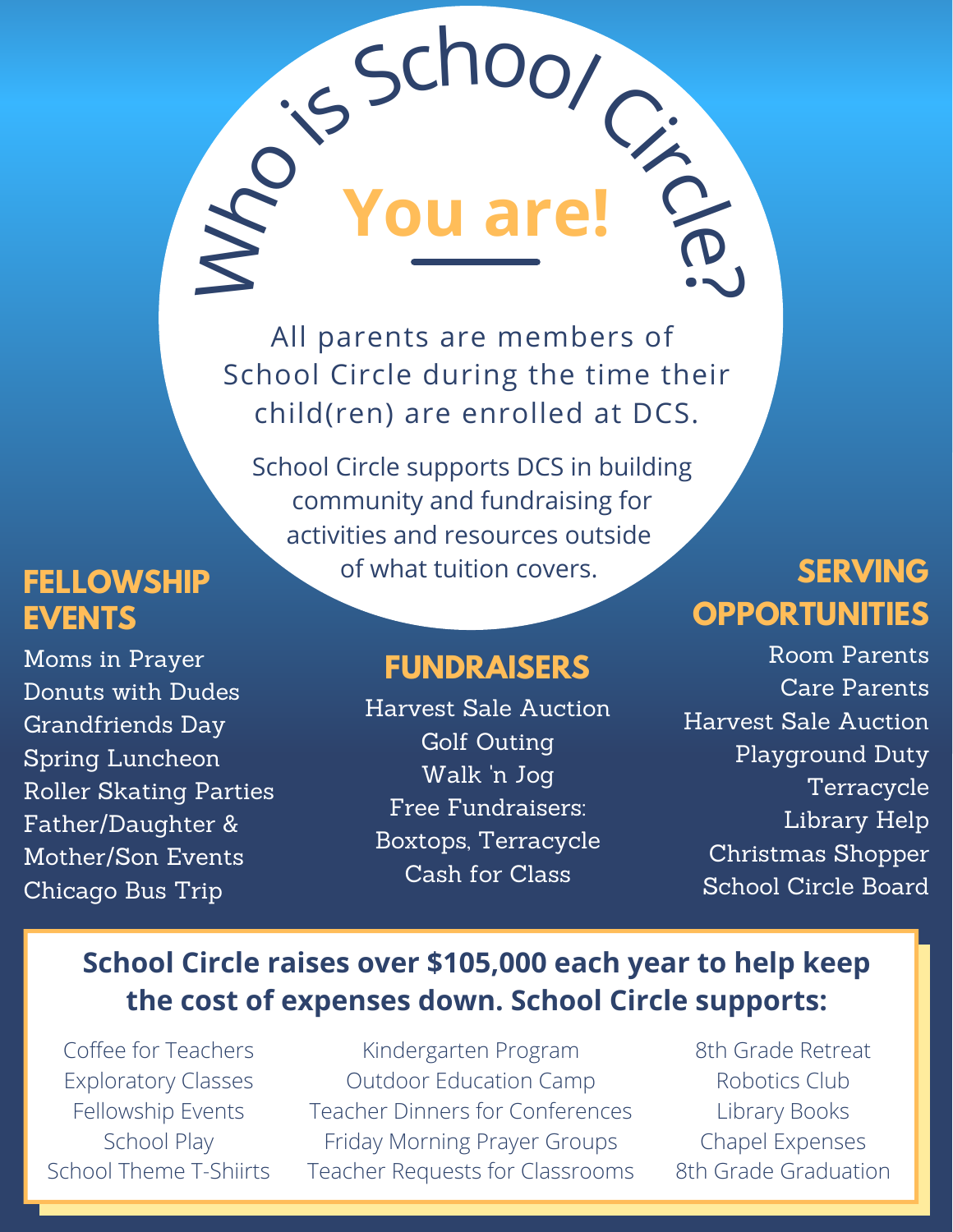## **DCS Events and Volunteer Opportunities**

## **We Need Your Help!**

Dutton Christian School depends on parent volunteers to help support and raise money to keep our tuition costs from rising. How can you help? School Circle is constantly searching for volunteers to help with events. Some events need chairpersons, some simply need helpers the day of the event. Expressing interest does not commit you to helping! However, our volunteer numbers have been declining over the years. In order to keep these events from being eliminated and in order to keep tuition as low as possible, more volunteers are needed.

#### *Many hands make light work!*

#### **Room Parent**

Room Parents play a vital role at DCS. Room Parents work closely with the teachers to help take care of the needs in the classroom, such as finding volunteers for classroom activities, field trips and special events. Room Parents are also responsible for organizing gifts for the teachers and support staff on their birthdays.

#### **Care Parent**

Care Parents are the heart of the school. The Care Parent Program is designed to build a sense of community for existing families and to welcome and ease the transition of new families into our school. One parent per class (PreK, Early 5's, & Kindergarten) or per grade (1-8) will act as the Care Parent. A monthly letter from our School Circle Vice Secretary will be sent to you - all you have to do is copy and paste it to your class! We try to make things as easy as possible.

#### **Harvest Sale Auction**

This is our school's biggest fundraiser! It brings in a significant amount of money. This Harvest Sale takes place in the beginning of October and takes a team of people to make it successful. Spreading the responsibilities across a whole team means the tasks become less time consuming and a lot more fun! The more people we have doing smaller jobs, the easier it is. This is a great place for men to volunteer as well. Tasks are as eay as making a few phone calls or emails.

#### **Christmas Shopper**

Christmas Shopper is scheduled for the beginning of December at the north campus. This event's purpose is for kindergarten through 5th grade students to purchase Christmas gifts for the special people in their lives. All the kids absolutely love this special opportunity! It takes a team to execute this event. There are numerous things you can sign up for, as we need all kinds of help! Examples are shopping for gifts throughout the year, setting up and tearing down the event, wrapping presents the day of and helping kids shop.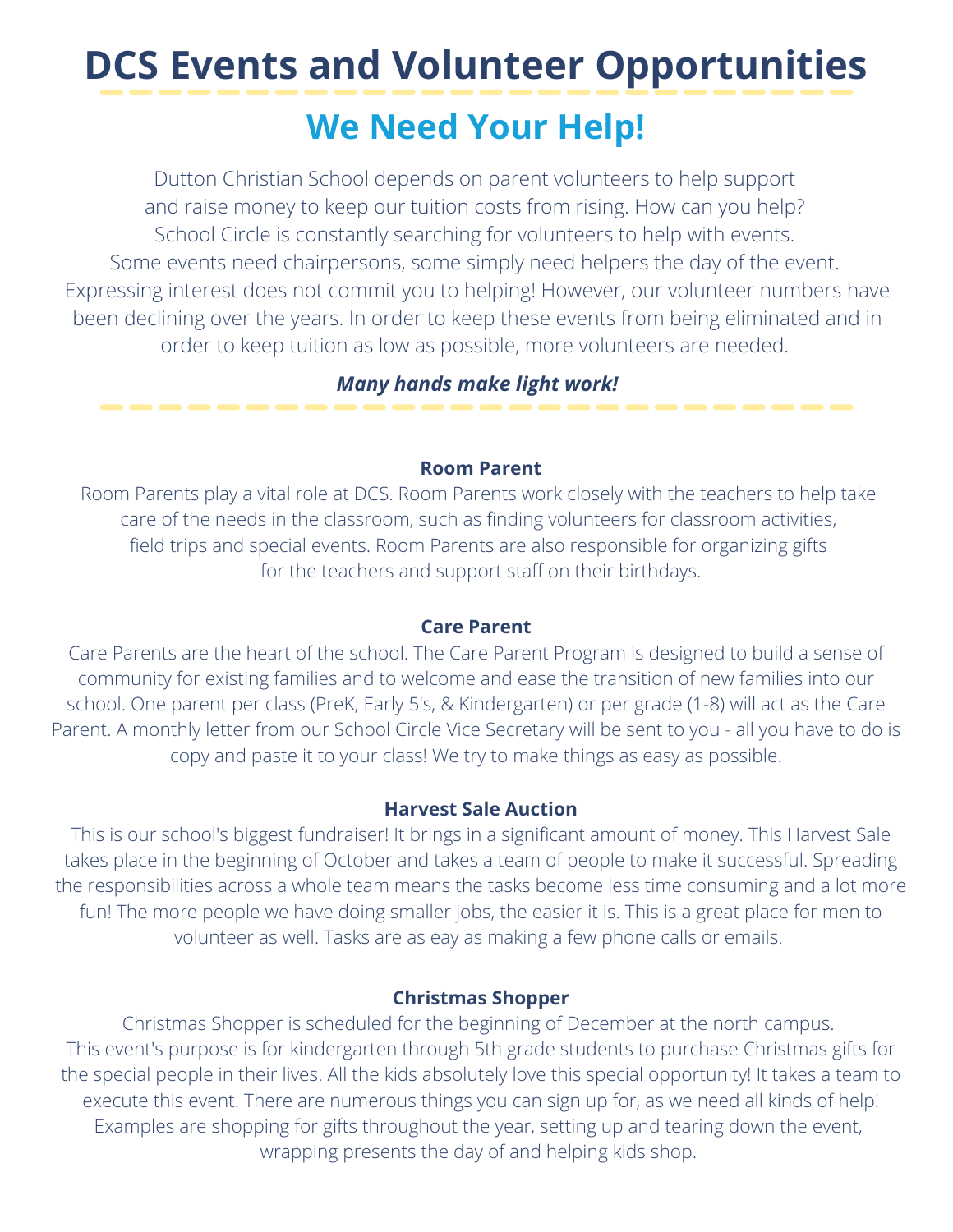#### **Grand Friends' Day**

This event takes place at both campuses in April. The kids look forward to this day all year. It is a special day where grandparents, or grand friends of any kind, come and spend a portion of the day with the children. There is a lunch provided for the grand friends, and they spend time in the children's classrooms. Since we serve lunch, we need many volunteers the day before (preparing the food) and the day of the event (serving and cleaning up).

#### **Teacher Luncheon**

This event takes place on Friday of the first full week of May. With the help of Sign-Up Genius, this event takes very little time to plan and set up. Details include hiring a caterer, getting teacher coverage through Sign-Up Genius, and setting up the gym.

#### **Doughnuts with Dudes**

This event is in March for all students and a special guy (dad, uncle, grandpa, or special friend) in their lives. The kids get to show off their room and eat a doughnut! The main tasks include getting volunteers and supplies for the event.

#### **Lads & Ladies Event**

This event occurs in the odd years (opposite of the Sweetheart Dance), usually during the spring semester. It is an evening dedicated to the boys in Early 5's through 8th grade and their favorite lady (mother, aunt, grandma, or special friend).

Events in the past have included a Whitecaps baseball game or a Griffins hockey game. Volunteers are needed to help choose a venue and arrange the purchase and distribution of tickets.

#### **Sweetheart Dance**

This event is every other year in February. The dance is intended for girls to bring their father or another male role model (uncle, grandpa, or special friend). There are many volunteer opportunities to help make this a special night for our daughters such as planning committee, decorating, setting up, helping at the event and clean up.

#### **New Life Thrift Store**

The New Life Thrift store donates money to all South Christian feeder schools to keep our tuition costs down. The store asks that a parent from each family work four hours per child enrolled at DCS during our designated months. It's fun to volunteer with a friend!

#### **Lice Checks**

Looking for parents who have experienced lice in their home or are interested in being trained o how to identify lice. A couple times a yer we do fill school ice checks to try to prevent the spread of lice.